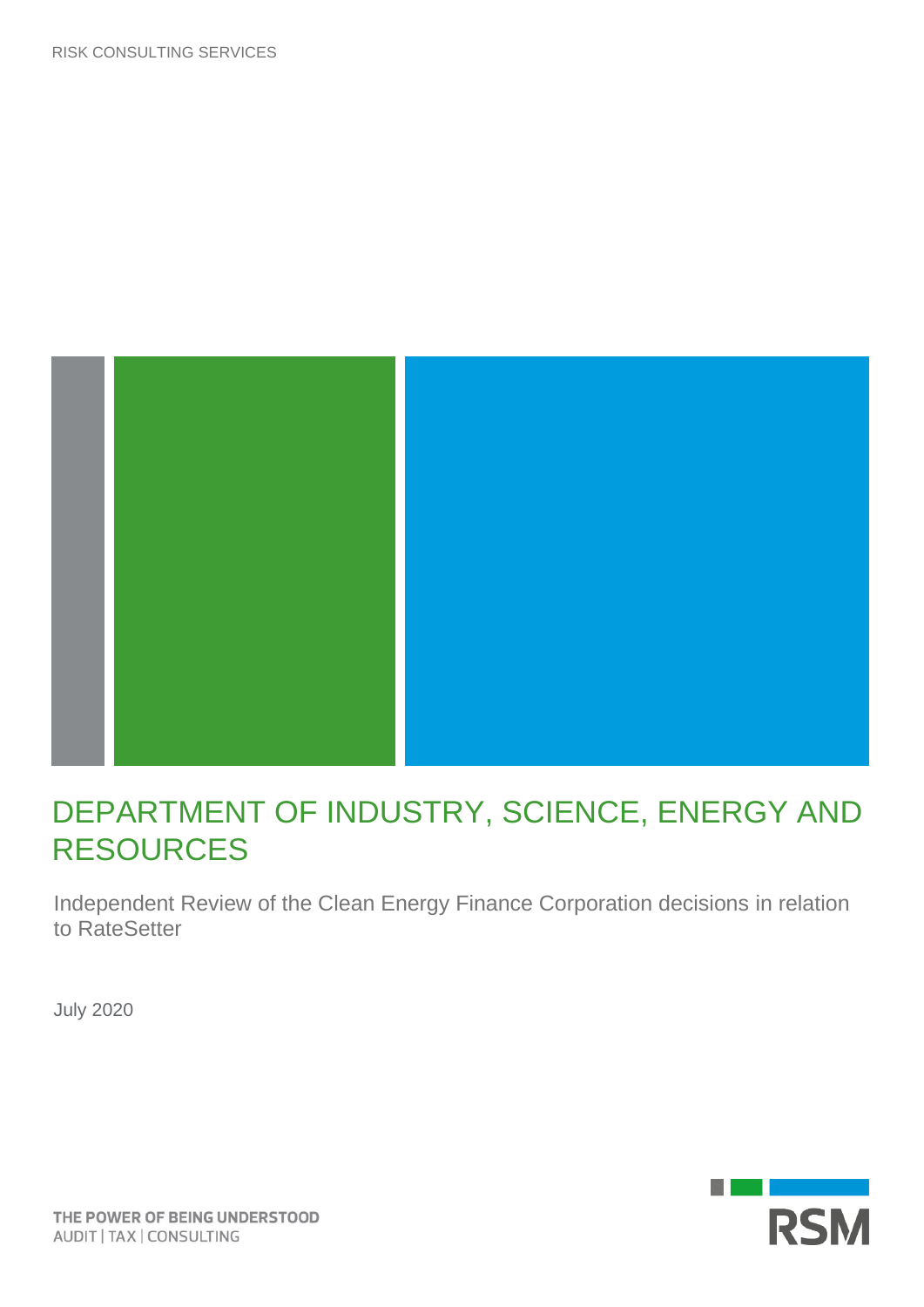#### Disclaimer

*This review has been conducted as an independent assessment of the facts in relation to the allegations of favouritism made around the Clean Energy Finance Corporation's (CEFC's) conduct towards RateSetter. Our review work was limited to that described in this report. It did not constitute an 'audit' or 'review' in accordance with the standards issued by the Auditing and Assurance Standards Board, and accordingly no such assurance under those standards is provided in this report.*

*This report and RSM deliverables are intended solely for the Department of Industry, Science, Energy and Resources and the relevant Minister's internal use and benefit and may not be relied upon by any other party. RSM accepts no liability or responsibility to any other party who gains access to this report.*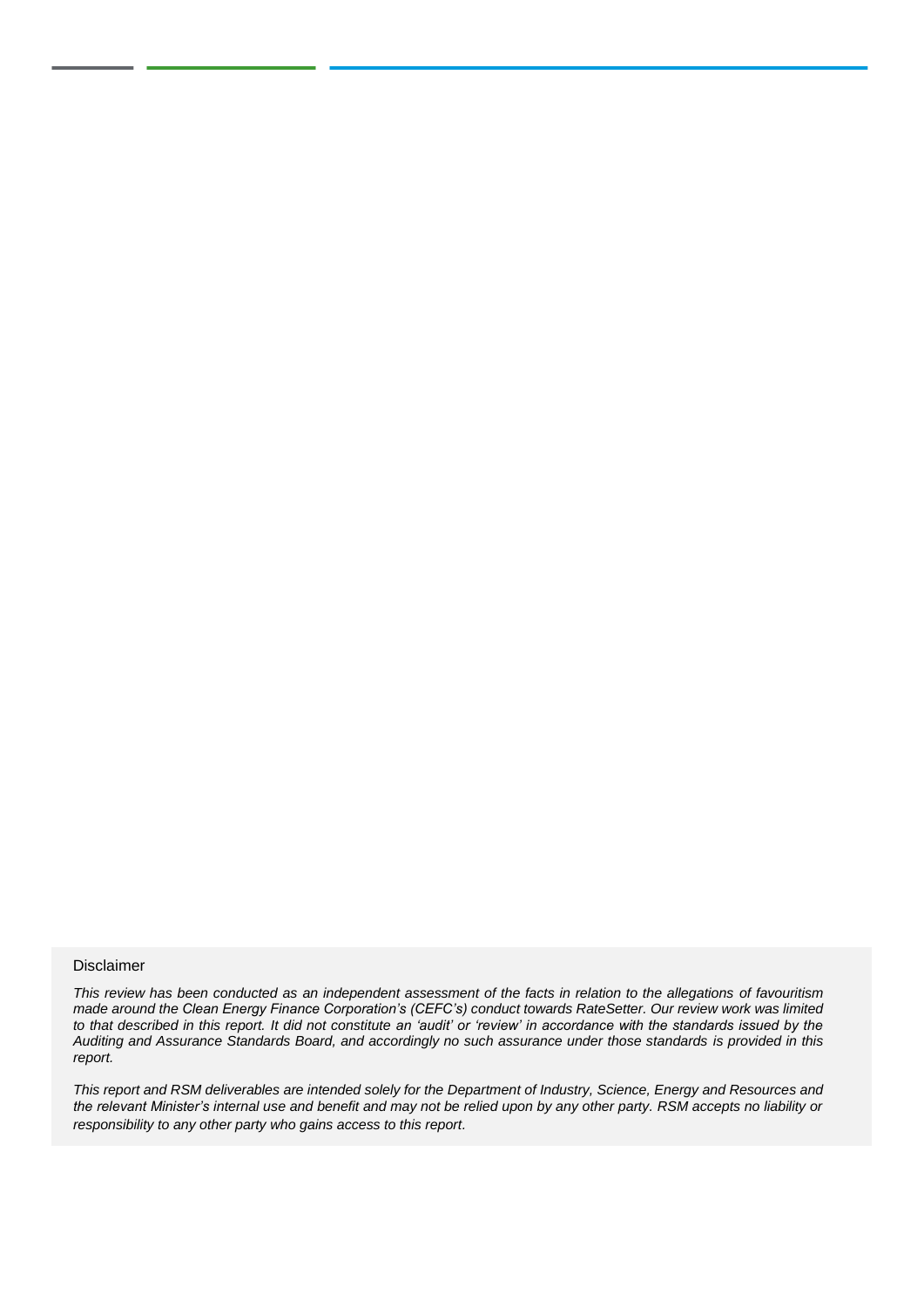# **GLOSSARY**

| <b>Term</b>   | <b>Definition</b>                                                                                                                                                                                                                                                                                                                                                                               |
|---------------|-------------------------------------------------------------------------------------------------------------------------------------------------------------------------------------------------------------------------------------------------------------------------------------------------------------------------------------------------------------------------------------------------|
| <b>BNPL</b>   | "Buy Now Pay Later" business/financial product                                                                                                                                                                                                                                                                                                                                                  |
| <b>CEFC</b>   | <b>Clean Energy Finance Corporation</b>                                                                                                                                                                                                                                                                                                                                                         |
|               | The CEFC is established under the Clean Energy Finance Corporation Act 2012. The<br>role of the CEFC is to facilitate increased flows of finance into the clean energy sector.<br>The CEFC performs this role by making investments which attract private sector<br>finance, as well as through working with its strategic co-financing partners to catalyse<br>flows of money into the sector. |
| <b>DEM</b>    | NSW Department of Energy and Mining                                                                                                                                                                                                                                                                                                                                                             |
| <b>DPIE</b>   | NSW Department of Planning, Industry & Environment                                                                                                                                                                                                                                                                                                                                              |
| <b>EIC</b>    | Executive Investment Committee                                                                                                                                                                                                                                                                                                                                                                  |
|               | An advisory committee established under the CEFC Board.                                                                                                                                                                                                                                                                                                                                         |
| <b>FOI</b>    | Freedom of Information                                                                                                                                                                                                                                                                                                                                                                          |
| <b>SA HBS</b> | South Australian Home Battery Scheme                                                                                                                                                                                                                                                                                                                                                            |
|               | The SA HBS gives all grid-connected South Australians access to state government<br>subsidies and low-interest loans - provided by the Clean Energy Finance Corporation<br>- to help pay for a home battery system and new solar if required.                                                                                                                                                   |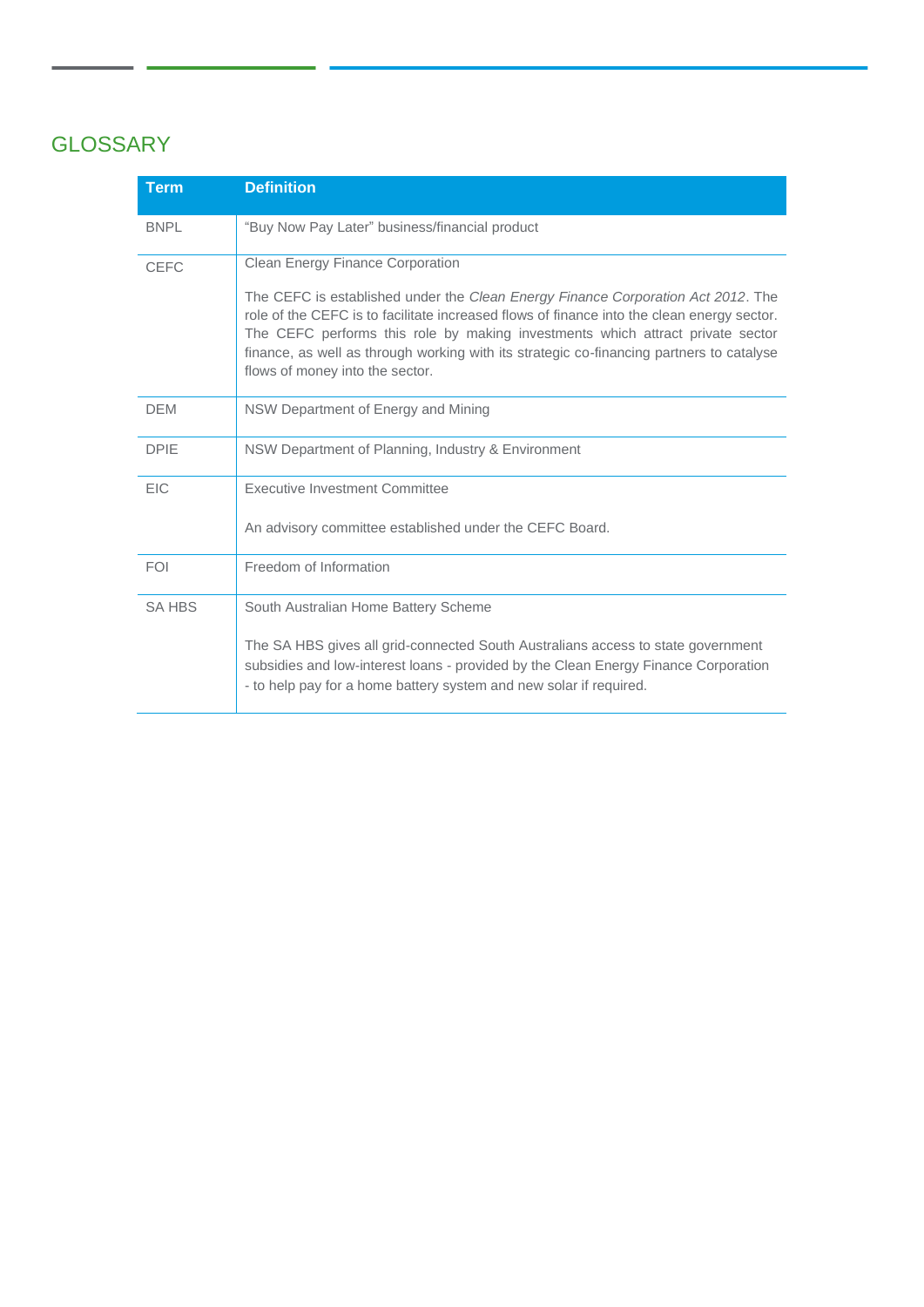## 1. INTRODUCTION

On 2 March 2020, the Minister for Energy and Emissions Reduction requested the Secretary of the Department of Industry, Science, Energy and Resources (department) to lead an independent review of the Clean Energy Finance Corporation's (CEFC) project and investment decisions relating to peer to peer lender RateSetter following media coverage of allegations of favouritism and anti-competitive behaviour.

RSM Australia was then engaged by the department to undertake an independent assessment of the facts in relation to the allegations of favouritism made around the CEFC's conduct towards RateSetter.

Specifically, some industry participants have alleged that the CEFC partnered with RateSetter to secure RateSetter as the sole loan provider under the South Australian (SA) Home Battery Scheme (HBS) and the New South Wales (NSW) Empowering Homes Pilot Program, for amounts up to \$100 million and \$7 million respectively.

Industry participants also alleged that the CEFC provided seed funding of \$20 million to RateSetter in 2017 to assist it to expand its business into green lending and consider that this gave RateSetter a competitive advantage as other industry participants who have subsequently applied to the CEFC for similar opportunities that have been unsuccessful.

The CEFC is established under the *Clean Energy Finance Corporation Act 2012* (CEFC Act), which defines how they operate and invest. The CEFC is a corporate Commonwealth entity under the *Public Governance, Performance and Accountability Act 2013* (PGPA Act).

Section 9 of the CEFC Act states:

- *1. "the Corporation has the following functions:*
	- *a) its investment function (see subsection 58(1));*
	- *b) to liaise with relevant persons and bodies, including ARENA, the Clean Energy Regulator, other Commonwealth agencies and State and Territory governments, for the purposes of facilitating its investment function;*
	- *c) any other functions conferred on the Corporation by this Act or any other Commonwealth law;*
	- *d) to do anything incidental or conducive to the performance of the above functions.*
- 2. *In performing its functions, the Corporation must act in a proper, efficient and effective manner.*"

### 2. SCOPE

The scope of the engagement included:

- 1. Consideration on whether CEFC complied with the *Clean Energy Finance Corporations Act 2012* (CEFC Act) when it awarded seed<sup>1</sup> funding to RateSetter in 2016-17;
- 2. Consideration on whether there is any evidence that the CEFC facilitated improper preferential treatment for RateSetter in its appointment as project partner in the SA Home Battery Program and the pilot NSW Empowering Homes Program;
- 3. Consideration of the appropriateness of the arrangements in place for other current and future planned projects between CEFC and RateSetter; and

<sup>&</sup>lt;sup>1</sup> Seed funding is a term usually associated with equity raises (which is not what CEFC provided), therefore references made relating to CEFC's investment being considered as seed funding are not an accurate representation of the investment made. The correct term in this instance is considered to be an initial investment. References made in this report to "initial seed funding" correspond to the original terms of reference for this review has been conducted under.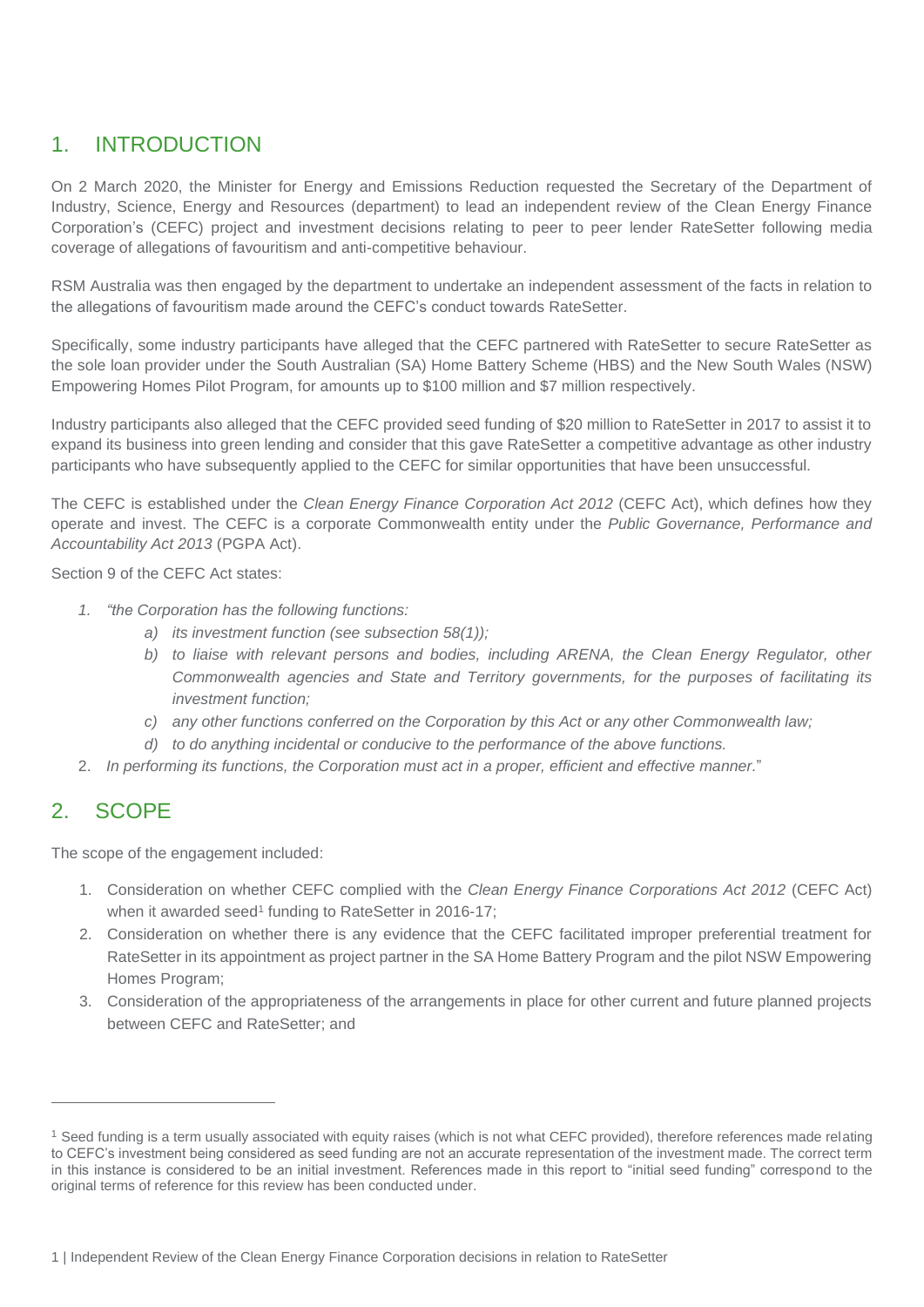4. Having regard to the findings of these considerations, make recommendations to improve the transparency and accountability of CEFC decision making and any other processes, as appropriate.

This engagement did **not** include**:**

- An assessment of the appropriateness of policy decisions made or overall governance structures in place at CEFC;
- An assessment of whether recent project and investment decisions are having anti-competitive effects;
- Broader consideration of market perception of CEFC decisions in relation to RateSetter and/or other partners; or
- A review of state government decision making and program delivery processes in relation to the SA Home Battery Program and the NSW Empowering Homes Program pilot.

### 3. TERMS OF REFERENCE

The engagement considered the following elements as they relate to the CEFC:

- 1. What processes were undertaken in relation to the provision of the \$20 million seed funding provided to RateSetter in 2016-17?
	- a. Was this provided as part of a broader program?
	- b. How was the decision to provide seed funding to RateSetter arrived at, and what was the process that underpinned the decision?
	- c. In the circumstances, was formal evaluation of all options and participants required? Was a formal evaluation of all options and participants considered?
	- d. What communication was provided to the market and unsuccessful applicants (if any)?
	- e. Were any perceived or actual conflicts of interest appropriately identified and managed in relation to the provision of seed funding to RateSetter?
- 2. What processes were applied to subsequent industry requests to CEFC for similar funding arrangements? Were these processes required in the circumstances? If yes, were the processes used consistent with those used to award seed funding to RateSetter?
- 3. What is CEFC's role in the SA Government \$100 million Home Battery Program? In particular, what was CEFC's role (if any) in RateSetter's appointment as the successful partner for this program?
	- a. What is the timeline of events/decisions made under this program?
	- b. How and at what point was the Memorandum of Understanding arrangement between CEFC and SA Government made?
	- c. In the circumstances, was a competitive process required to appoint a CEFC delivery partner? If so, was there a competitive process undertaken to appoint RateSetter as the delivery partner?
- 4. What is the CEFC's role in the NSW Government \$7 million pilot Empowering Homes Program? In particular, what was CEFC's role (if any) in RateSetter's appointment as the successful partner for this program?
	- a. What is the timeline of events/decisions made under this program?
	- b. Is there a formal arrangement between CEFC and NSW Government?
	- c. In the circumstances, was a competitive process required to appoint a CEFC delivery partner? If so, was there a competitive process undertaken to appoint RateSetter as the delivery partner?
	- d. What processes were followed to secure other current and planned future projects between CEFC and RateSetter?
	- e. What decision making processes were applied?
	- f. Have any perceived or actual conflicts of interest been appropriately managed?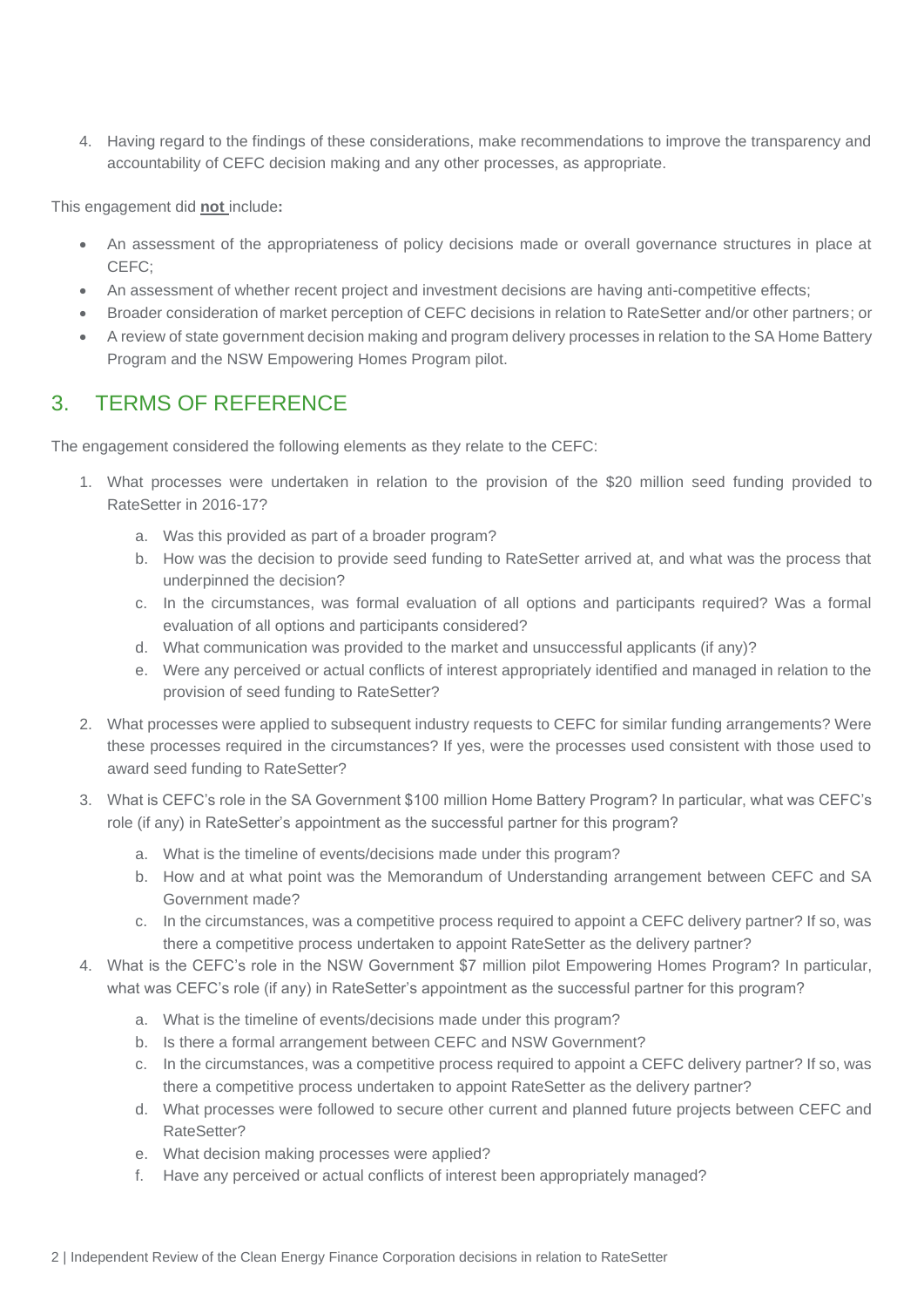### 4. APPROACH

The approach taken to this engagement included:

- Gained an understanding of the arrangements in place between CEFC and RateSetter through engaging with relevant stakeholders from:
	- o CEFC representatives who are involved with the arrangements with RateSetter
	- o SA and NSW State Government representatives involved in the appointment of RateSetter in the Home Battery Program and Empowering Homes Pilot Program (respectively)
	- o RateSetter representatives (involved in the application and administration of the programs)
	- o Brighte, FlexiGroup Community First Credit Union representatives
	- o Clean Energy Council representatives
- Reviewed relevant documentation provided by all stakeholders engaged throughout the process demonstrating the relevant processes followed in each of the CEFC arrangements with RateSetter.
- Prepared a report for the Secretary outlining responses to the questions raised in the scope and terms of reference. Specifically addressing whether CEFC's initial investment in RateSetter was appropriately awarded, and whether CEFC influenced state government decisions relating to their appointments of RateSetter.

This report has been prepared to address the major findings provided to the Secretary, however, references to commercially sensitive information have been excluded.

### 5. ROLE OF CEFC

The role of CEFC is to facilitate increased flows of finance into the clean energy sector. The CEFC performs this role by making investments which attract private sector finance, as well as through working with its strategic co-financing partners to catalyse flows of money into the sector.

In order to achieve the objectives, set out in their investment mandate, the CEFC are constantly looking for and considering various opportunities across a range of clean energy initiatives. They do not have formal programs of funding (similar to grants) where open market participants are asked to apply for funding opportunities. Market participants engage directly with the CEFC to develop an investment opportunity that meets the CEFC's objectives and mandate, can benefit the participant and stimulate private sector finance.

### 6. OUTCOMES OF THE REVIEW

In relation to the scope of this engagement, the following outcomes are outlined below:

### **6.1 Consider whether CEFC complied with the** *Clean Energy Finance Corporations Act 2012* **(CEFC Act) when it awarded seed funding to RateSetter in 2016-17**

Overall the review has found that all decisions made in relation to the CEFC's relationship with RateSetter are compliant with the CEFC's governance frameworks and legislative obligations.

There is evidence there was an assessment of the maturity of the peer to peer lending market (through a Marketplace Lending Paper) at the time, and consideration of investment options that would generate positive externalities in line with CEFC's investment mandate, and which presented the lowest financial and reputational risks to CEFC. Other providers were considered at the time, but were less mature, did not offer regulated loan products, and were not licensed to raise funds from retail investors.

The investment offered the opportunity to create a peer to peer lending platform, allowing small investors to participate as lenders in the carbon-reduction market for the first time, thereby catalysing the flow of money into the sector, in line with CEFC's mandate.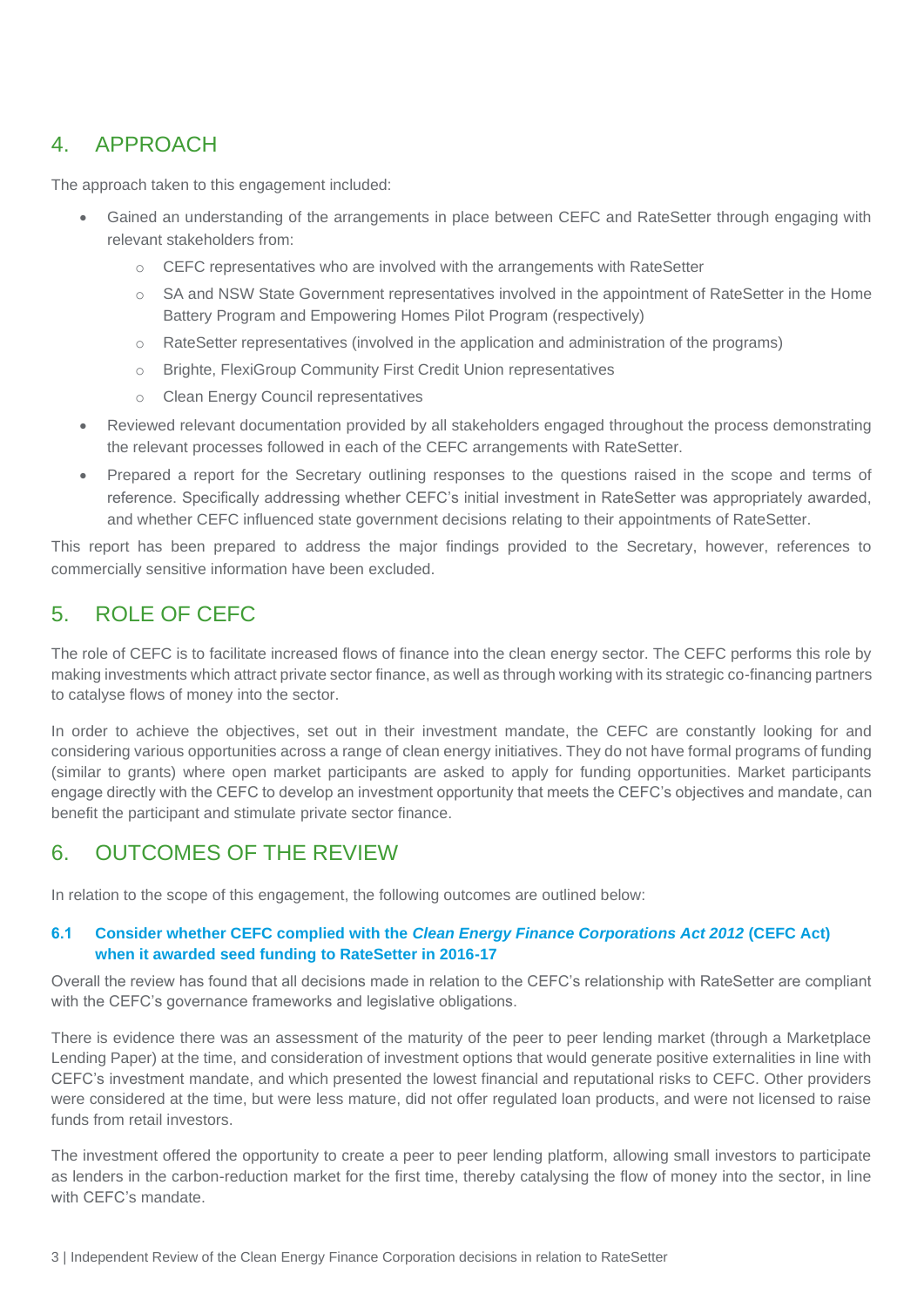Since that time, there is evidence that when CEFC has been approached by maturing industry participants, it has provided comprehensive feedback regarding the need for opportunities to generate new sources of capital, or offer new business models or product differentiation which would otherwise not occurred and that will further increase flows of finance into the market.

### **6.2 Consider whether there is any evidence that the CEFC facilitated improper preferential treatment for RateSetter in its appointment as project partner in the SA Home Battery Program and the NSW Empowering Homes Pilot Program.**

There is no evidence to suggest that CEFC have facilitated improper preferential treatment for RateSetter in its appointment as finance partner in the SA Home Battery Program and the NSW Empowering Homes Pilot Program.

#### **6.2.1 SA HBS**

On 11 May 2018, CEFC were requested by the SA Government to provide a proposal on how the Home Building Scheme (HBS) could work. Given CEFC's existing work with RateSetter mentioned above, due diligence procedures already undertaken, experience in working with RateSetter and the timeframes in place, CEFC and RateSetter worked on a combined approach based on the initial green marketplace lending platform (Roper) which was submitted on 22 May 2018 (11 calendar days after it was requested).

In this instance, CEFC put forward RateSetter as their preferred partner in administering the finance component of the program. However, CEFC advised SA Government at the time, that this was due to RateSetter having already met the CEFC's due diligence processes; an assessment of the financial and reputational risks; and CEFC's proven experience and confidence in the RateSetter platform. There is evidence that CEFC at the time indicated that it was willing to work with alternative providers, however they would need to satisfy relevant due diligence requirements, introducing potential delays/risks to the program.

#### **6.2.2 NSW Empowering Homes**

There was a presentation made by CEFC and RateSetter to the NSW Government. This presentation was at the request of NSW State Government representatives on the announcement of the SA HBS, specifically for CEFC and RateSetter to present on the approach to program delivery of the subsidy and finance component. CEFC and RateSetter working together on the SA HBS scheme was publicly announced, with the request for a presentation made relating to the operational nature of the SA HBS. Not a presentation on how the CEFC and RateSetter proposed to work with NSW.

This presentation was for information purposes only and conducted five months before the NSW State election and associated commitments to NSW Empowering Homes Program.

#### **6.2.3 Overall**

In our review of the evidence provided throughout this engagement, CEFC's conduct is considered appropriate to the circumstances and their legislative mandate. It is only when references to CEFC's partnership with RateSetter in relation to the SA and NSW programs are taken out of context, that they can appear improper. Proper context must be provided for an accurate assessment.

In both the SA and NSW programs, there were significant time pressures imposed by the state governments to roll out the home battery schemes. In both instances the state government representatives were in discussions with other potential delivery partners and had made independent decisions on the appointment of RateSetter.

In particular, in the case of the NSW Empowering Homes Program, the design of the program changed and evolved over a short period, as a result a decision was made by the NSW Government to trial a small pilot program to test the effectiveness of a larger program. It has been reiterated across various communications that the delivery partners (CEFC and RateSetter) for the NSW Empowering Homes Pilot Program have been appointed for the pilot program only and that the NSW government intends to approach the open market once the pilot learnings have been gathered. In discussions with some market participants, there remains concerns about whether the NSW government will proceed with an open market approach following the pilot.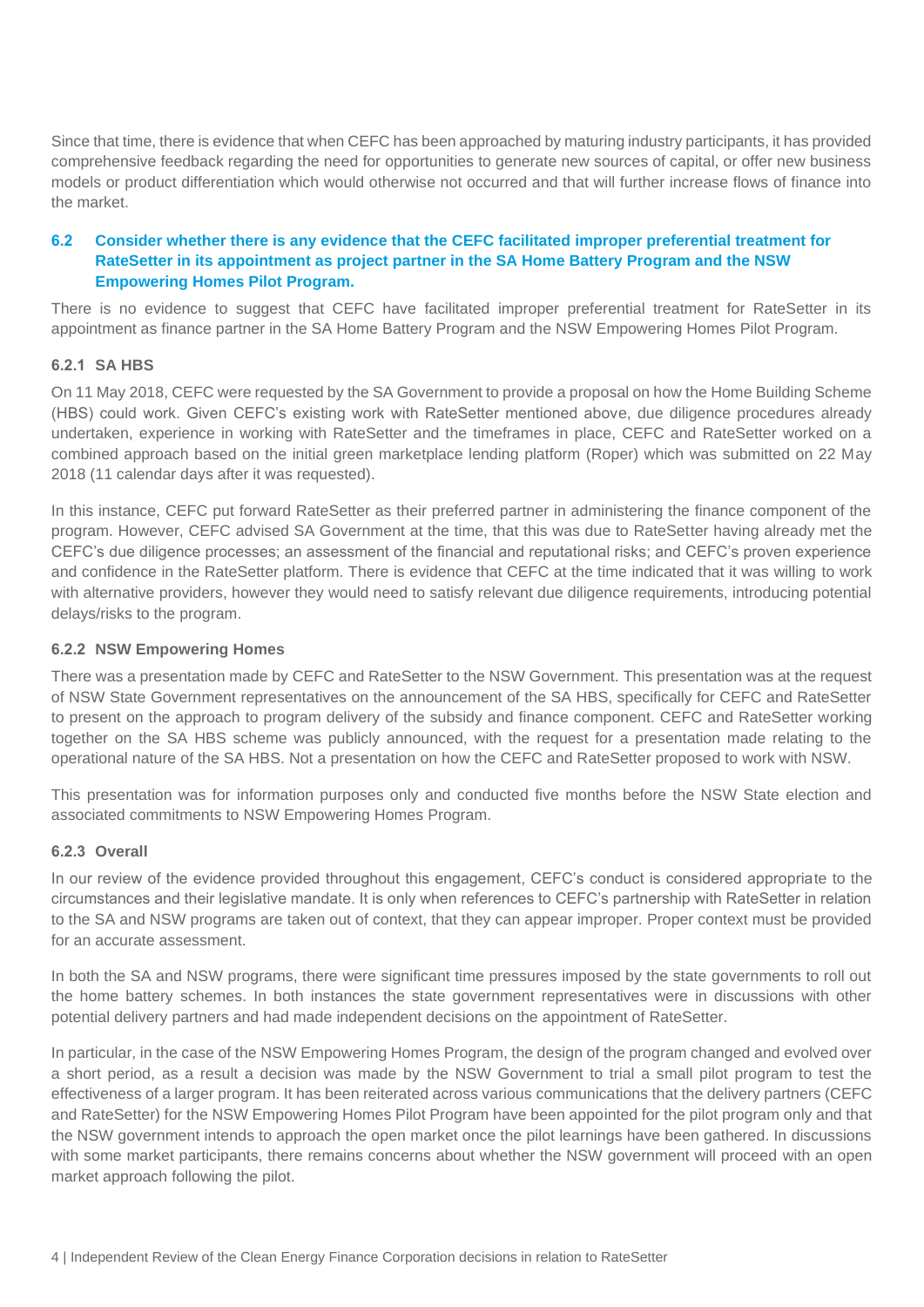It can be understood where market pre-conceptions and misunderstandings can occur, particularly when the perception of whether appropriate open and transparent procurement activities have taken place for government programs.

There are also differences in the products and platforms offered by each of the potential delivery partners at the time which has also impacted on decisions made by the relevant state government representatives. Particularly regarding the SA Home Battery Scheme, a key consideration of which was the regulated loan product platform that RateSetter were offering with some competitors in the market offering unregulated loan products at the time such as Buy Now Pay Later (BNPL).

At all points in the process of CEFC's engagement with State and Territory Government representatives, CEFC have reiterated that whilst they have experience working with RateSetter and their associated product platform, the provision of finance for the program was not exclusive to the use of RateSetter, and they are willing to work with any market provider selected by the State and Territory government representatives pending a positive outcome from the CEFC due diligence process in relation to the provider. This has also been confirmed emphatically by both SA and NSW State Government representatives throughout this review.

### **6.3 Consider the appropriateness of the arrangements in place for other current and future planned projects between CEFC and RateSetter.**

There is no evidence to support any assertions that the current and future planned arrangements (at the time of this review) between CEFC and RateSetter are not appropriate. There is also no evidence of inappropriate conduct or behaviour by the CEFC in exploring these opportunities.

Some of the frustrations raised in this review by other market players relate to RateSetter's approach to program delivery in its capacity as an administrator or service provider to the State governments under the schemes. Consideration of RateSetter's behaviour in conducting their obligations under the State Government programs is outside the scope of this review and should be considered through the assurance processes conducted by the relevant State Governments.

#### **6.4 Having regard to the findings of these considerations, make recommendations to improve the transparency and accountability of CEFC decision making and any other processes, as appropriate.**

Given the commercial nature of the transactions to which the CEFC is a party, it is not appropriate that details of the commercial arrangements of the transactions should be made public or provided to third parties. However, it is appropriate that feedback is provided to those parties who are not successful in their approaches to the CEFC and for CEFC's investment policies and decision-making frameworks to be made publicly available. We have seen evidence where unsuccessful parties have been provided with detailed feedback commensurate with their approach to the CEFC and note that CEFC's investment policies (which include CEFC's decision-making frameworks) are publicly available on their website.

Some of the perceptions and allegations raised in this review have been created by combining the circumstances surrounding a number of decisions made by different stakeholders including the independent decisions made by State Governments, for which the CEFC cannot be held accountable.

When each decision is assessed in isolation with the full facts of the matter, there is no evidence to suggest that the CEFC have acted improperly.

Based on the information uncovered in the process of this review we do not have any specific recommendations to improve the transparency and accountability of CEFC decision making and any related processes.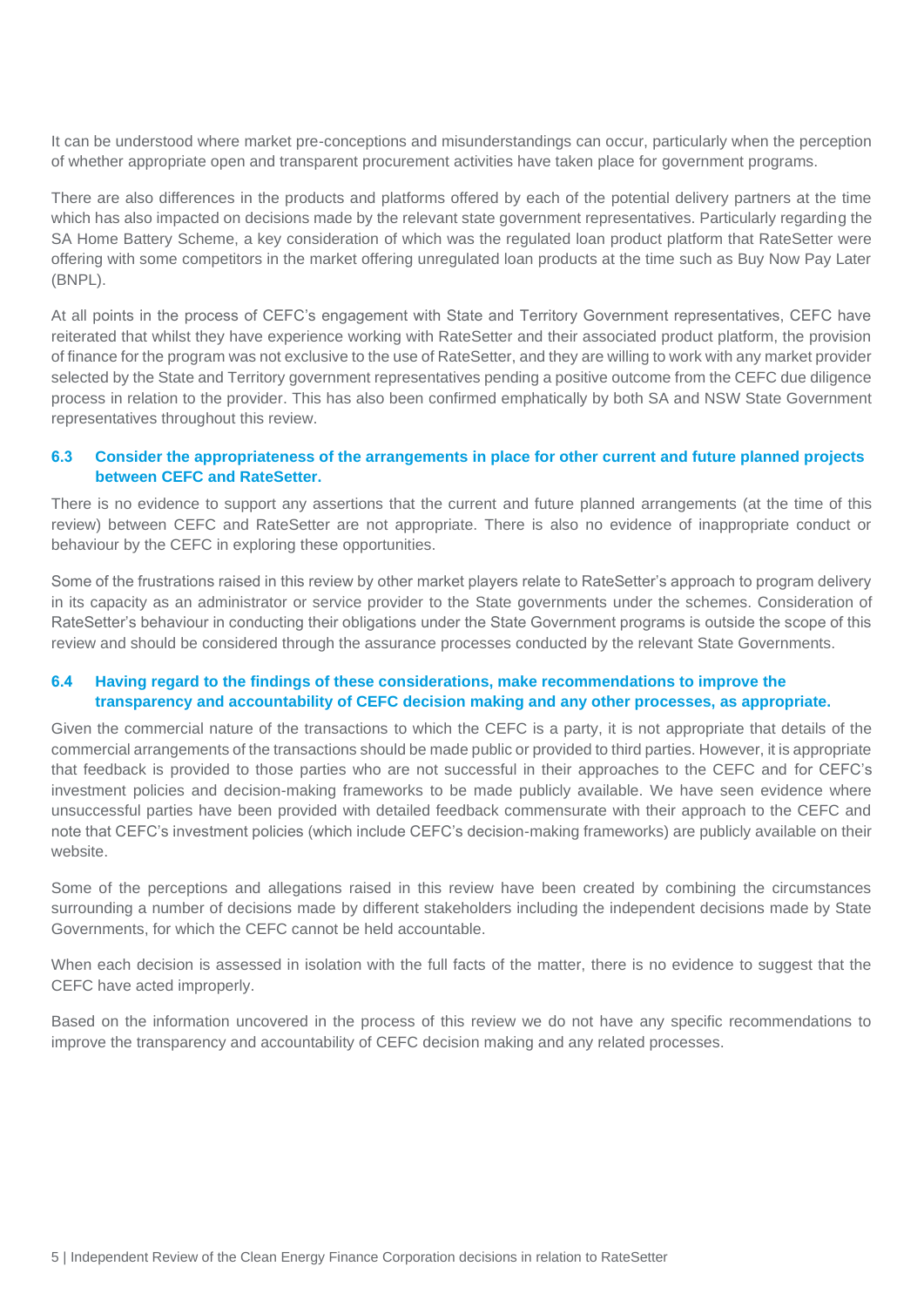# 7. CONCLUSION

In order to achieve the objectives set out in their Act and investment mandate, the CEFC are constantly looking for and considering various opportunities across a range of clean energy initiatives. They do not have formal programs of funding (similar to grants) where open market participants are asked to apply for funding opportunities. Market participants engage directly with the CEFC to develop an investment opportunity that meets the CEFC's objectives and mandate, benefits the participant and stimulates private sector finance.

While assessments and analysis of investment opportunities undertaken are commercial in confidence, the types of factors the CEFC considers to operationalise it's objectives and investment mandate are outlined in further detail in their Investment Policies which are readily available on their website.

Overall, the review has found that all decisions made in relation to the CEFC's relationship with RateSetter are compliant with the CEFC's governance frameworks and legislative obligations. There is no evidence to suggest that CEFC have facilitated improper preferential treatment for RateSetter in its appointment as finance partner in the SA Home Battery Program and the NSW Empowering Homes Pilot Program and we have not identified any specific recommendations to improve the transparency and accountability of CEFC's decision making.

We encourage the CEFC to continue to:

- actively engage with all willing market participants in exploring opportunities for investment.
- comply with their legislative obligations and broader policy impact considerations.
- be accountable to stakeholders by thoroughly considering the opportunities, risks and impacts that their decisions will have on relevant market participants.
- be transparent in their engagement with potential market participants through provision of considered feedback throughout all phases of the investment lifecycle.

Tony Grieves **Director** *RSM Australia Pty Ltd*

2 July 2020